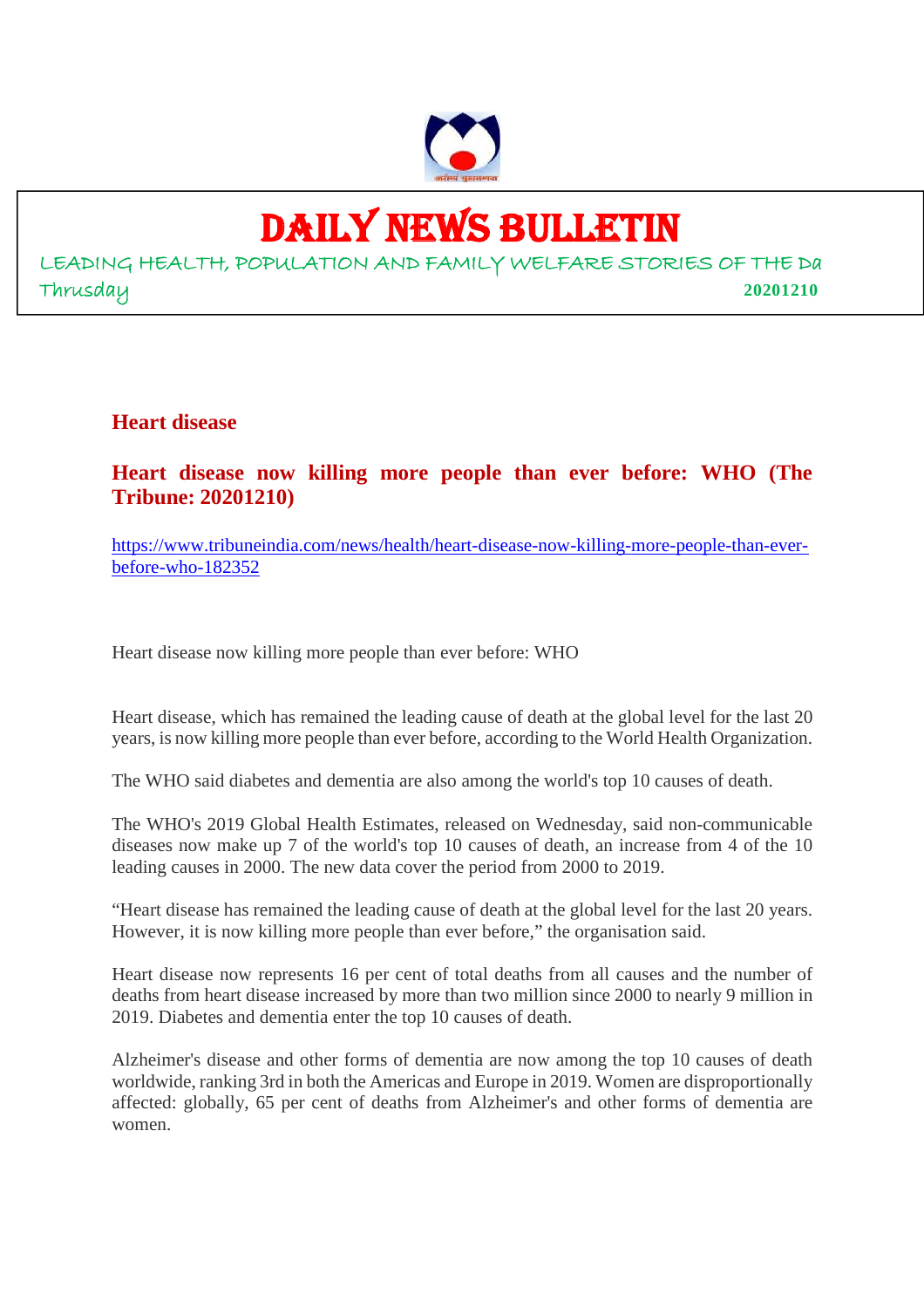Deaths from diabetes increased by 70 per cent globally between 2000 and 2019, with an 80 per cent rise in deaths among males. In the Eastern Mediterranean, deaths from diabetes have more than doubled and represent the greatest percentage increase of all WHO regions.

The WHO said the estimates reveal trends over the last 2 decades in mortality and morbidity caused by diseases and injuries, clearly highlighting the need for an intensified global focus on preventing and treating cardiovascular diseases, cancer, diabetes and chronic respiratory diseases, as well as tackling injuries, in all regions of the world, as set out in the agenda for the UN Sustainable Development Goals.

"These new estimates are another reminder that we need to rapidly step up prevention, diagnosis and treatment of non-communicable diseases," Director-General of WHO Dr Tedros Adhanom Ghebreyesus said.

"They highlight the urgency of drastically improving primary health care equitably and holistically. Strong primary health care is clearly the foundation on which everything rests, from combatting non-communicable diseases to managing a global pandemic." While more non-communicable diseases are now causing deaths worldwide, there has been a global decline in deaths from communicable diseases, which however still remain a major challenge in low- and middle-income countries.

In 2019, pneumonia and other lower respiratory infections were the deadliest group of communicable diseases and together ranked as the fourth leading cause of death. However, compared to 2000, lower respiratory infections were claiming fewer lives than in the past, with the global number of deaths decreasing by nearly half a million, WHO said adding that this reduction is in line with a general global decline in the percentage of deaths caused by communicable diseases.

HIV/AIDS dropped from the 8th leading cause of death in 2000 to the 19th in 2019, reflecting the success of efforts to prevent infection, test for the virus and treat the disease over the last two decades. While it remains the fourth leading cause of death in Africa, the number of deaths has dropped by more than half, falling from over 1 million in 2000 to 435 000 in 2019 in Africa.

WHO said Tuberculosis is also no longer in the global top 10, falling from 7th place in 2000 to 13th in 2019, with a 30% reduction in global deaths. Yet, it remains among the top 10 causes of deaths in the African and South-East Asian regions, where it is the 8th and 5th leading cause respectively.

The new estimates also emphasise the toll that communicable diseases still take in low-income countries: 6 of the top 10 causes of death in low-income countries are still communicable diseases, including malaria (6th), tuberculosis (8th) and HIV/AIDS (9th).

Meanwhile, in recent years, the WHO reports highlight an overall concerning slowdown or plateauing of progress against infectious diseases like HIV, tuberculosis and malaria.

The new projections state that people are living longer – but with more disability.

The estimates further confirm the growing trend for longevity: in 2019, people were living more than 6 years longer than in 2000, with a global average of more than 73 years in 2019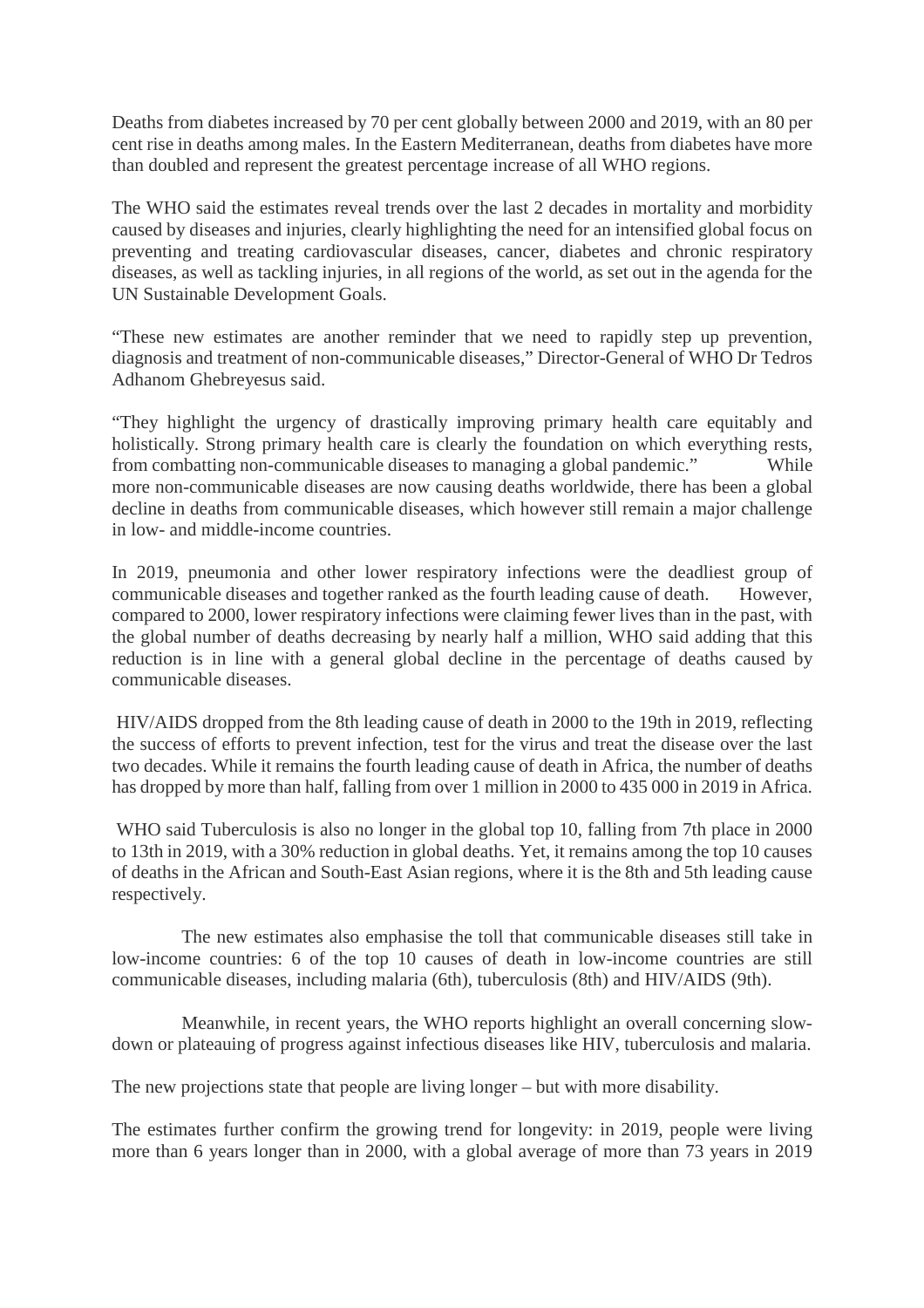compared to nearly 67 in 2000. But on average, only 5 of those additional years were lived in good health.

Disability, however, is on the rise.

"To a large extent, the diseases and health conditions that are causing the most deaths are those that are responsible for the greatest number of healthy life-years lost. Heart disease, diabetes, stroke, lung cancer and chronic obstructive pulmonary disease were collectively responsible for nearly 100 million additional healthy life-years lost in 2019 compared to 2000," WHO said.

Injuries are another major cause of disability and death, with the African region recording a significant rise in road traffic injuries since 2000.

Globally, deaths from road traffic injuries are 75 per cent male.

Assistant Director-General for the Division of Data, Analytics and Delivery for Impact at WHO Dr Samira Asma said robust health data are critical to address inequalities, prioritize policies and allocate resources to prevent disability and save lives.

"We call upon governments and stakeholders to urgently invest in data and health information systems to support timely and effective decision-making," Asma said. PTI

#### **COVID-19 vaccines**

#### **Rich countries have bought too many COVID-19 vaccines: Amnesty (The Tribune: 20201210)**

https://www.tribuneindia.com/news/health/rich-countries-have-bought-too-many-covid-19 vaccines-amnesty-182042

'Canada has bought enough doses to vaccinate every citizen five times'

Rich countries have bought too many COVID-19 vaccines: Amnesty A mock vial of the Pfizer vaccine for the coronavirus disease is shown during a staff vaccine training session at UW Health in Madison, Wisconsin, US, on December 8, 2020. Reuters

Rich countries have secured enough coronavirus vaccines to protect their populations nearly three times over by the end of 2021, Amnesty International and other groups said on Wednesday, possibly depriving billions of people in poorer areas.

Britain approved Pfizer's COVID-19 vaccine this month, raising hopes that the tide could soon turn against a virus that has killed nearly 1.5 million globally, hammered the world economy and upended normal life.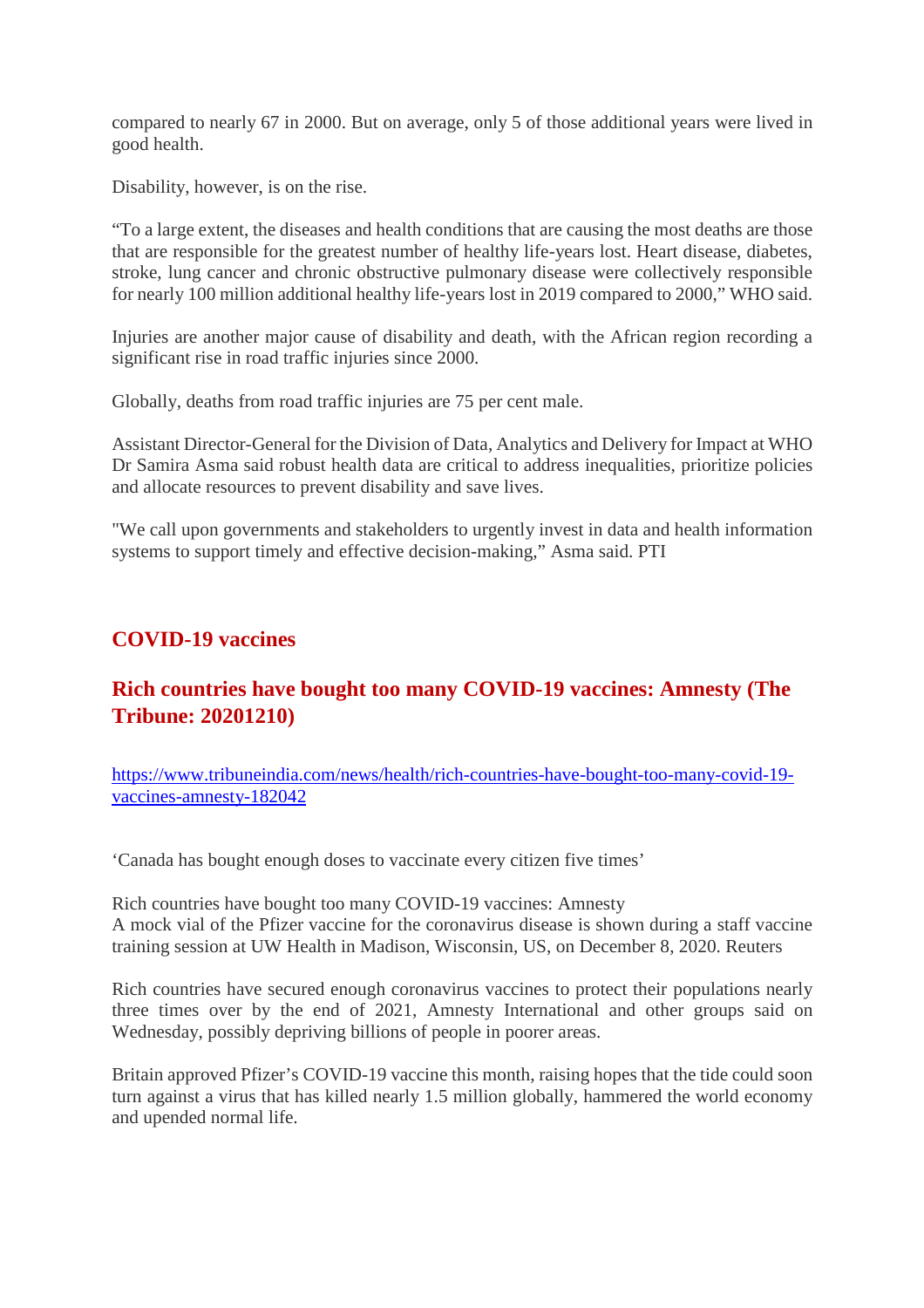Amnesty and other organisations including Frontline AIDS, Global Justice Now and Oxfam, urged governments and the pharmaceutical industry to take action to ensure intellectual property of vaccines is shared widely.

The World Health Organisation (WHO) has also called on governments repeatedly this year to make a vaccine protecting against COVID-19 a "public good".

The WHO has backed a global vaccine programme scheme known as COVAX, which seeks to ensure equitable distribution of vaccines and 189 countries have joined. But some countries such as the United States have not signed up, having secured bilateral deals.

COVAX hopes to deliver some 2 billion doses by the end of 2021 but that would still only represent about 20% of the populations of countries that are part of the mechanism.

"Nearly 70 poor countries will only be able to vaccinate one in ten people against COVID-19 next year unless urgent action is taken," Amnesty International said, based on recent calculations.

"Updated data shows that rich nations representing just 14% of the world's population have bought up 53% of all the most promising vaccines so far," it said.

Amnesty said Canada was the country that had bought the most shots when considering the size of its population with enough doses to vaccinate every Canadian five times.

The organisation urged support for a proposal made by South Africa and India to the World Trade Organisation Council to waive intellectual property rights for COVID-19 vaccines, tests and treatments. Reuters

#### **Oxford/AstraZeneca vaccine**

#### **Oxford/AstraZeneca vaccine safe and effective, latest study confirms (The Tribune: 20201210)**

https://www.tribuneindia.com/news/health/oxford-astrazeneca-vaccine-safe-and-effectivelatest-study-confirms-181594

Oxford/AstraZeneca vaccine safe and effective, latest study confirms There are still important questions about what dose would be best, as well as the age group it will protect the most. Reuters

Researchers from the University of Oxford and pharmaceutical major AstraZeneca on Tuesday presented a pooled analysis of phase 3 trials of their vaccine against COVID-19 across two different dose regimens, which showed that the vaccine is safe and has an average efficacy of 70.4 per cent.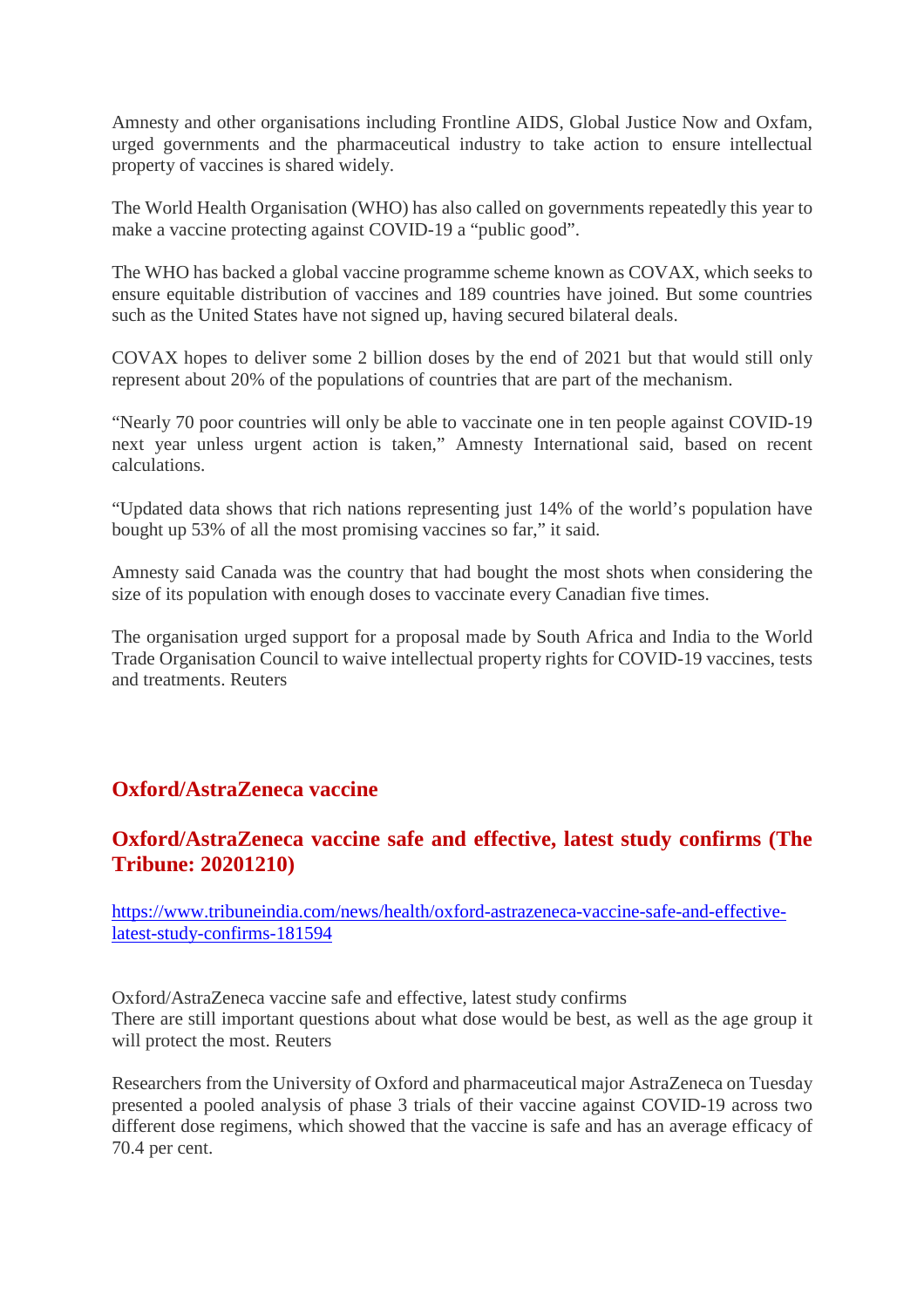The university said the new study published in the 'Lancet' medical journal is the first peerreviewed publication of phase 3 data from studies of a vaccine against the coronavirus.

The paper, assessed by independent scientists, sets out the full results from advanced trials of over 20,000 people. Regulators will be weighing up this same data and are considering the jab for emergency use.

"Today, we have published the interim analysis of the phase 3 trial and show that this new vaccine has a good safety record and efficacy against the coronavirus," said Professor Andrew Pollard, Director of the Oxford Vaccine Group and Chief Investigator of the Oxford Vaccine Trial.

There are still important questions about what dose would be best, as well as the age group it will protect the most.

When the interim trial results were made public in a press release last month, the researchers reported three efficacy levels for the vaccine – an overall effectiveness of 70 per cent, a lower one of 62 per cent and a high of 90 per cent -- due to different doses of the vaccine being mistakenly used in one part of the trial.

Tuesday's 'Lancet' report reveals 1,367 people -- out of many thousands in the trial -- received the half dose followed by a full dose, which gave them 90 per cent protection against getting ill with COVID-19. The relatively small numbers means it is hard to draw firm conclusions.

"We have known for many years that adenoviral vectored vaccines fulfil the requirements for use against outbreak or pandemic diseases. They are safe, highly immunogenic, can be manufactured in large quantities at low cost and do not require frozen storage," said Sarah Gilbert, Professor of Vaccinology at the University of Oxford.

"Following the demonstration of vaccine efficacy in many preclinical studies, we now have clear evidence of efficacy in the trial results presented in a peer-reviewed publication today. Now under regulatory review, we hope that this vaccine will shortly be in use to start saving lives," she said.

The researchers also investigated the potential for the vaccine to prevent asymptomatic disease, through the use of weekly swabbing by UK trial volunteers.

This data indicates that the low dose/standard dose vaccine may provide a protection against asymptomatic infection, but stress that the data is at an early phase, with too high a level of uncertainty to be certain that this vaccine will protect against asymptomatic infection.

Pascal Soriot, Chief Executive Officer of AstraZeneca, said: 'Today's peer-reviewed publication enables a full disclosure of the Oxford programme interim analysis. The results show that the vaccine is effective against COVID-19, with in particular no severe infections and no hospitalisations in the vaccine group, as well as safe and well tolerated.

"We have begun submitting data to regulatory authorities around the world for early approval and our global supply chains are up and running, ready to quickly begin delivering hundreds of millions of doses on a global scale at no profit." In terms of safety, there was one severe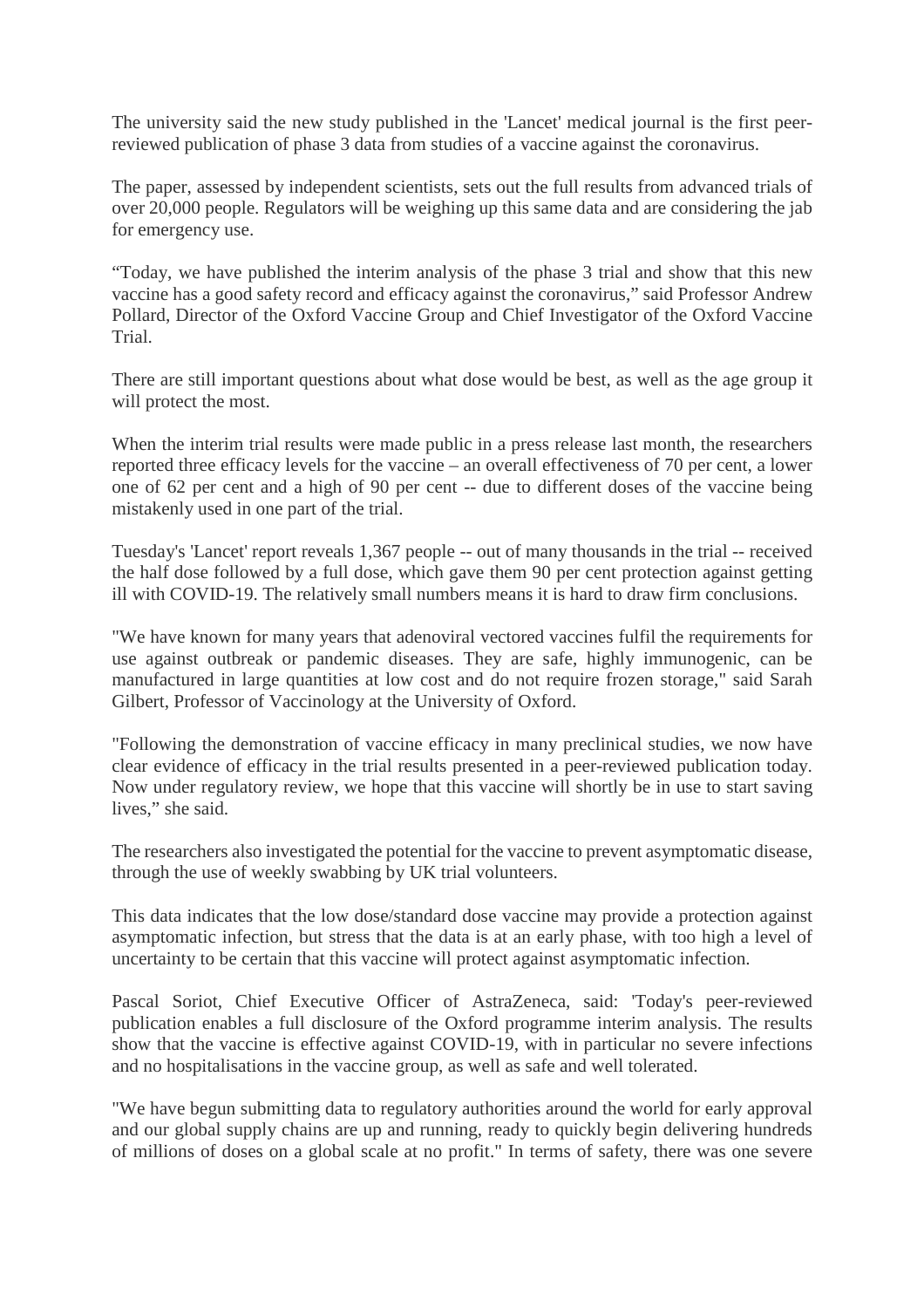adverse event potentially related to the vaccine and another one -- a high temperature -- that is still being investigated. Both these participants are recovering and are still in the trial.

The UK's independent regulator, the Medicines and Healthcare products Regulatory Agency (MHRA), has been tasked by the government to assess all this data to decide if the jab can be cleared for rollout as protection against COVID-19.

The latest results come on so-called V-Day, or Vaccine Day, in the UK when the first set of people in the high-risk groups received the first of two doses of the Pfizer/BioNTech vaccine against the deadly virus. PTI

#### **Oxford vaccine**

#### **India may wait for UK nod before Oxford vaccine call (Hindustan Times 20201210)**

https://epaper.hindustantimes.com/Home/ArticleView

: India may need to wait till authorities in the United Kingdom clear the coronavirus vaccine developed by University of Oxford and AstraZeneca as experts from India's drug regulators sought this data before proceeding with an assessment of their own, according to details of discussions at the first meeting to review options for the country.

The vaccine candidate, being manufactured and tested in India by the Serum Institute of India (SII), is among three that have applied for an emergency approval. The others include Pfizer-BioNTech's mRNA vaccine that last week became the first to be approved following late-stage trials anywhere in the world, and an indigenously developed shot called Covaxin by Hyderabad's Bharat Biotech.

"After detailed deliberation, the committee recommended that the firm should submit the following data/information for further review: 1. Updated safety data of the Phase II/III clinical trial in the country; 2. Immunogenicity data from the clinical trial in UK and India; (and) 3. The outcome of the assessment of UK-MHRA for grant of EUA (emergency use authorisation)", according to recommendations by the Central Drugs Standard Control Organisation (CDSCO)'s Subject Expert Committee (SEC).

HT has seen the document.

The SEC's assessments will be sent as recommendations to the CDSCO, which will take the final call.

The committee also asked Bharat Biotech, which presented Phase I/2 data, to present data from its Phase 3 trials. "After detailed deliberation, the committee recommended that the firm should present the safety and efficacy data from the ongoing Phase III clinical trial in the country for further consideration," the committee recommended.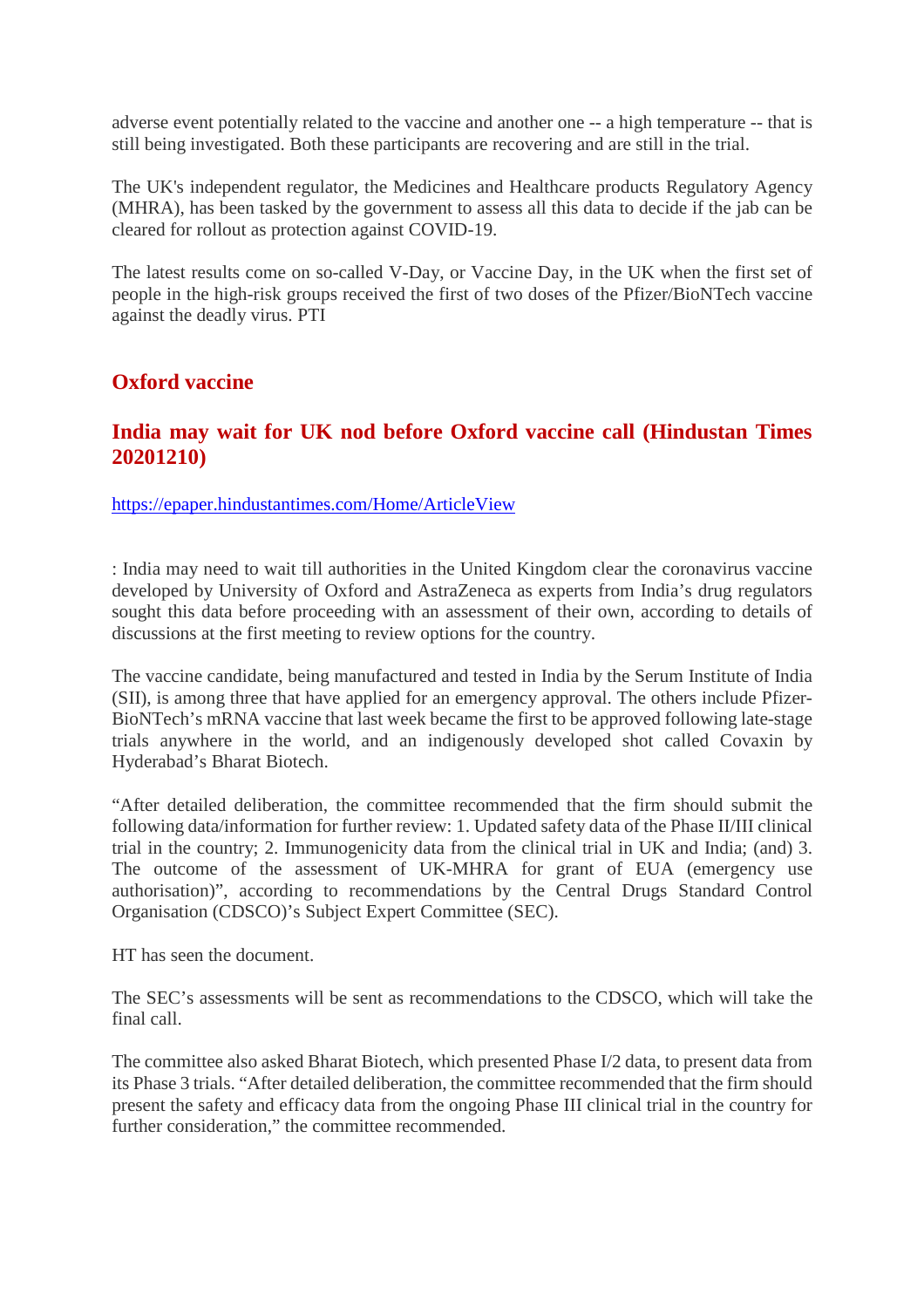Wednesday's meeting marks the formal beginning of assessments of Covid-19 vaccine candidates that may have derived enough data to judge its safety and efficacy. This data is usually available only in Phase 3 studies and once enough infections are recorded to reach a particular checkpoint.

At present, Bharat Biotech's trial is far from this milestone – its enrolment began on November 11 and protective antibodies develop only 42 days from the date of the first shot.

The third manufacturer, Pfizer, sought more time to appear before the committee. Pfizer's vaccine candidate, developed in partnership with Germany's BioNTech, was approved by UK's MHRA last week. But on Wednesday, health authorities in the UK advised caution after two people given the dose developed non-serious allergic reactions.

"Pfizer sought and was granted some more time before it could make a presentation before the committee. The other two manufacturers explained the data gathered so far and were asked to provide some additional information, which they have promised to submit," said an official from the health ministry. A second official in the government, who asked not to be named, said Pfizer has been told they can approach whenever they are ready. The next SEC meeting is likely to be scheduled once the two manufacturers submit their data.

The second official quoted above, who asked not to be named, said the committee has already received "thousands of pages of data" and a decision is likely "very soon" once the information sought is provided.

"The panel, comprising of domain experts who are not government officials, sought additional clarifications from both manufacturers which are technical and scientific in nature. Both SII and Bharat Biotech have promised to come back with the additional clarifications. The next meeting is expected to happen as soon as they are ready with the information," this person said, asking not to be named.

Oxford University's Sarah Gilbert and UK's Medicines and Healthcare products Regulatory Agency (MHRA) chief executive June Raine told ITV that it was still not clear when the Oxford-AstraZeneca shot can be cleared. Raine said MHRA was still receiving data, and no timeline could be given on when a decision was expected, ITV reported on Wednesday. Both of the Indian government officials cited above said the approval process is likely to involve thorough reviews and the process could take at least a couple of weeks.

"A decision cannot be taken on whether a vaccine is to be approved or not within two hours. This is a routine procedure. If you take for example Pfizer, it had applied for an emergency use authorisation with the US FDA on November 24 and they have had only two meetings of their committee so far. They had applied to the UK authorities on November 20 and it has just been approved. It will take time for the committee to go over the data," said the health ministry official the cited above.

Both SII and Bharat Biotech declined to comment.

Pfizer's vaccine is the furthest along, having completed clinical trials in entirety and showing 95% efficacy. However, there has been no trial in India for the vaccine. The Oxford-AstraZeneca, to be manufactured and marketed by the Serum Institute of India, is currently conducting a phase III trial in India with 1,600 participants across 15 sites. The vaccine has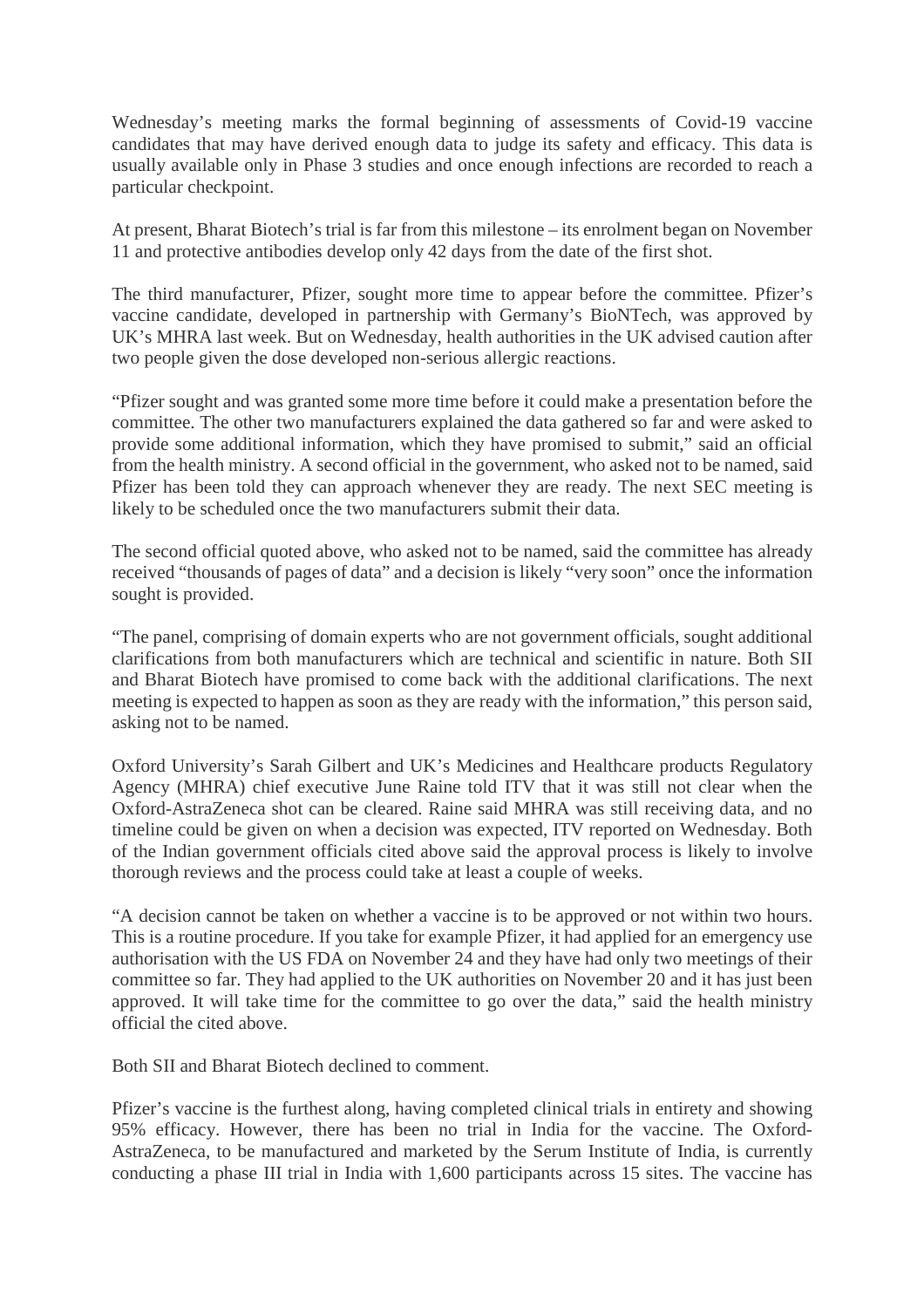shown an efficacy of 62% when volunteers were given two full doses of the vaccine. A half dose followed by full dose regimen — which was initially given by accident during UK testing of the vaccine — was found to be 90 effective.

Bharat Biotech, which has developed Covaxin in collaboration with the government's Indian Council of Medical Research, has just completed phase I and II trials, the data for which hasn't been made public yet. The phase III trials that started in mid-November has so far only enrolled about 5,000 of the total 26,000 sample needed. Most volunteers have only received the first dose of the vaccine, with the second to be administered 28-days later.

#### **Vaccine boost**

#### **Sensex surges past 46k, riding on vaccine boost (Hindustan Times: 20201210)**

BSE Sensex, India's benchmark stock market index, reached an all-time high of 46,103.5 on December 9, up 495 points from the previous day's close. It then fell to 25,981.24 points on March 23, a day before the Narendra Modi government declared a nationwide lockdown to prevent the spread of the Covid-19 virus. Here are four charts which explain this recovery. © 2020 All Rights Reserved. Powered by Summit

Disclaimer: The contents of this website is the copyright of HT Digital Streams Limited and any downloadable version thereof, including but not limited to electronic or digital version of newspaper (e-paper) in any format, is intended for personal consumption only. Dissemination, distribution, circulation and/ or publication of any content or e-paper (pdf or otherwise) through any mode and/or on any social media platform without prior authorization/ permission/ license, is strictly prohibited.

#### **Covid-19: What you need to know today (Hindustan Times 20201210)**

https://epaper.hindustantimes.com/Home/ArticleView

India's drugs regulator met on Wednesday to consider applications by Serum Institute of India (SII) and Bharat Biotech for approval of the Covid-19 vaccines developed by them — the first on the basis of trial data of Phase 3 trials conducted outside India, and the second on Phase 1/2 trials conducted in India.

The vaccine developed by AstraZeneca/Oxford and made locally by SII will likely be India's first line of defence against a disease that, till Tuesday night, had infected 9.7 million people and killed 141,415 in the country. On Tuesday, The Lancet published a peer reviewed paper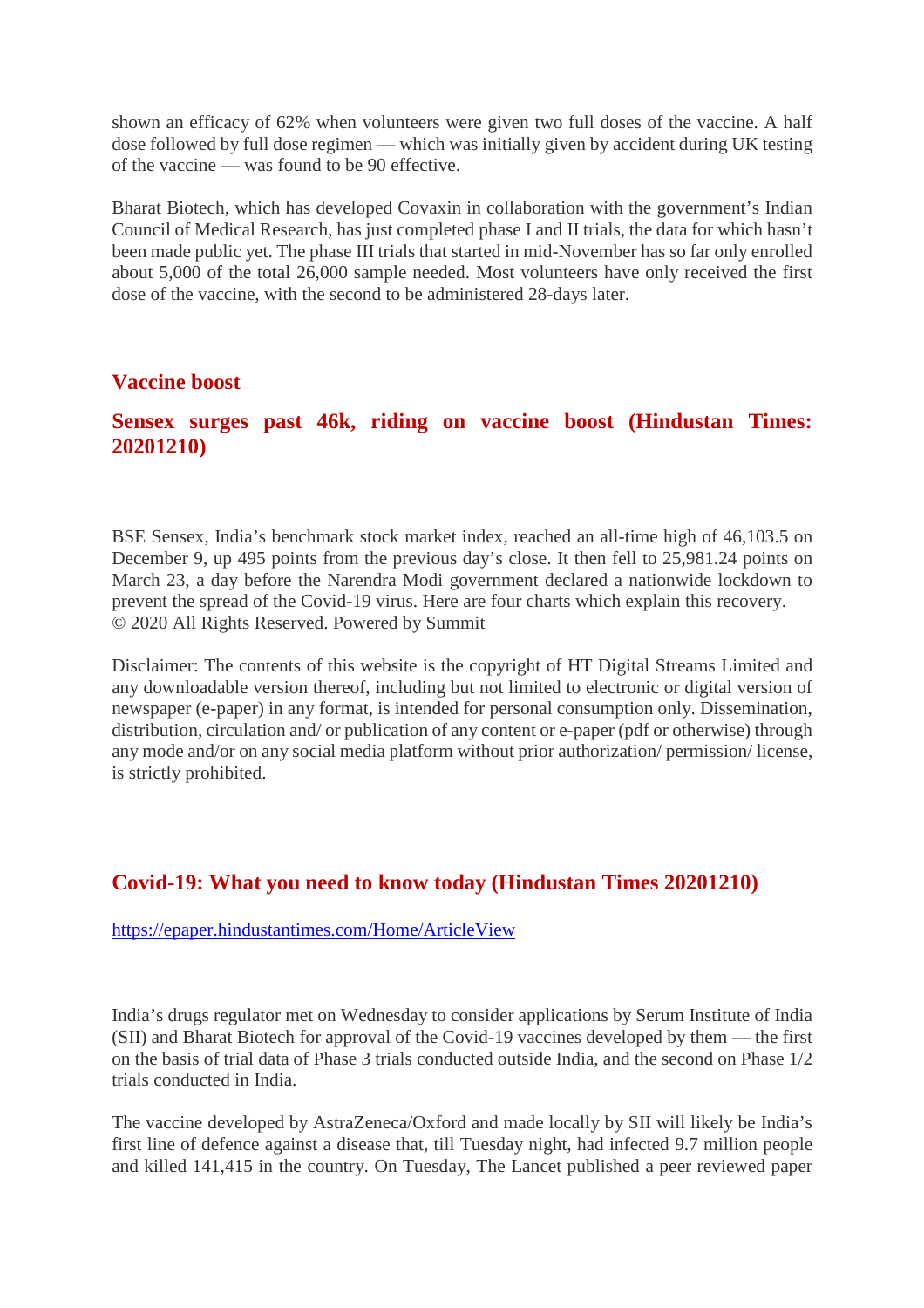detailing the findings of trials showing the vaccine's efficacy and safety. Given this vaccine's importance to India, it makes sense to take a close look at this.

Neither Moderna, nor Pfizer/BioNTech has published a peer-reviewed paper on the findings of the Phase 3 trials of their vaccines. The UK approved the Pfizer/BioNTech vaccine last week and started its vaccination drive on Tuesday. The UK will also likely approve the AstraZeneca/Oxford vaccine shortly. The US FDA indicated on Tuesday that it would likely approve the Pfizer/BioNTech vaccine soon. As for the AstraZeneca/Oxford one, confusion surrounding the results of its own Phase 3 trials will probably mean that the US FDA awaits the results of an ongoing Phase 3 trial in the US before signing off on it.

The paper published in The Lancet combines the results of four trials — a Phase1/2 one in the UK; a Phase 2/3 one also in the UK; a Phase 3 one in Brazil; and a Phase 1/2 one in South Africa — to show the vaccine's safety. Of the around 23,700 people covered in these studies, three developed adverse effects, including one who developed transverse myelitis, a neurological disorder that involves the inflammation of the spinal cord. The trials were halted because of this, but later allowed to resume.

So far, so good.

The efficacy bit is more complex.

This is based on two of the four trials listed above — the Phase 2/3 one in the UK and the Phase 3 one in Brazil. Together, these involved around 11,600 people. It is irregular to combine two trials for the purpose of analysis of efficacy, but it can be done. It is also irregular to combine two trials with different protocols — the placebo used in one was saline and in another a meningitis vaccine. And finally, one of the studies, the UK one, involved a subset of people who were given a smaller first dose (by mistake), and then a very late booster second dose (almost three months later in most cases). This mistake was then written into the revised trial protocol; all the participants in this subset were 18-55 years old. It is in this (much smaller) subset that the vaccine was 90% effective.

There were two other subsets in the UK leg of the study — 18- to 55-year-olds who were given two standard doses; and people between the ages of 56 and 69, who were given two standard doses.

The results of these were combined with those of the Brazil study, covering health workers and those with a high risk of being exposed to the infection, and all older than 18. These people were given two standard doses, 12 weeks apart.

It is the combined reading of these two subsets of the UK study and the Brazilian study that showed that the vaccine is 62% effective in preventing infections.

Since the trials are still ongoing, these results are interim, but it is on their basis that the UK, and India, will grant the vaccine approval. SII is conducting its own Phase 3 trials of the vaccine, but that data hasn't been released yet.

A 62% efficacy level exceeds the 50% floor set by the US FDA and would have likely been cheered in any other context other than the one in which the AstraZeneca/Oxford vaccine trial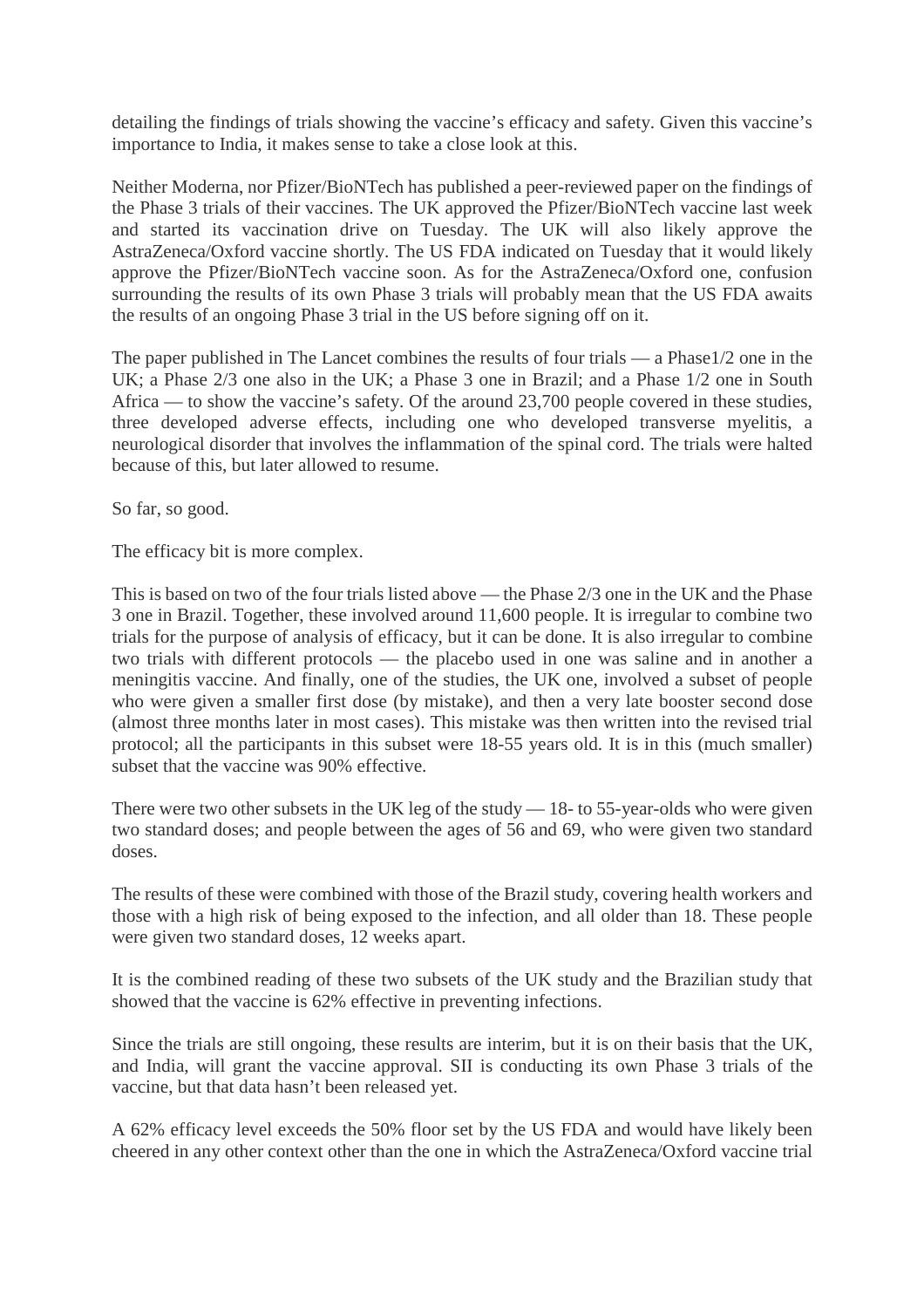results were announced — in the wake of announcements by Pfizer/BioNTech and Moderna that showed a 95% effectiveness of their own vaccine candidates.

But what the AstraZeneca/Oxford vaccine lacks in effectiveness it makes up for in terms of cost and ease of storage and transportation (it doesn't require the sub-zero temperatures of the other two).

#### **Pollution (The Asian Age: 20201210)**

http://onlineepaper.asianage.com/articledetailpage.aspx?id=15273003



#### **AstraZeneca vaccine 70.4%**

#### **AstraZeneca vaccine 70.4% effective at preventing Covid-19 (New Kerala: 20201210)**

https://www.newkerala.com/news/2020/213316.htm

Results of an interim analysis of the Phase III programme conducted by Oxford University with AZD1222, peer-reviewed and published in The Lancet on Wednesday demonstrated that the vaccine is safe and effective at preventing symptomatic COVID-19 and that it protects against severe disease and hospitalisation.

The interim analysis for efficacy was based on 11,636 participants accruing 131 symptomatic infections from the Phase III UK and Brazil trials conducted by Oxford University.

As announced on November 23, the primary efficacy endpoint of the programme statistical plan, based on the pooling of two dosing regimens, showed that the vaccine is 70.4 per cent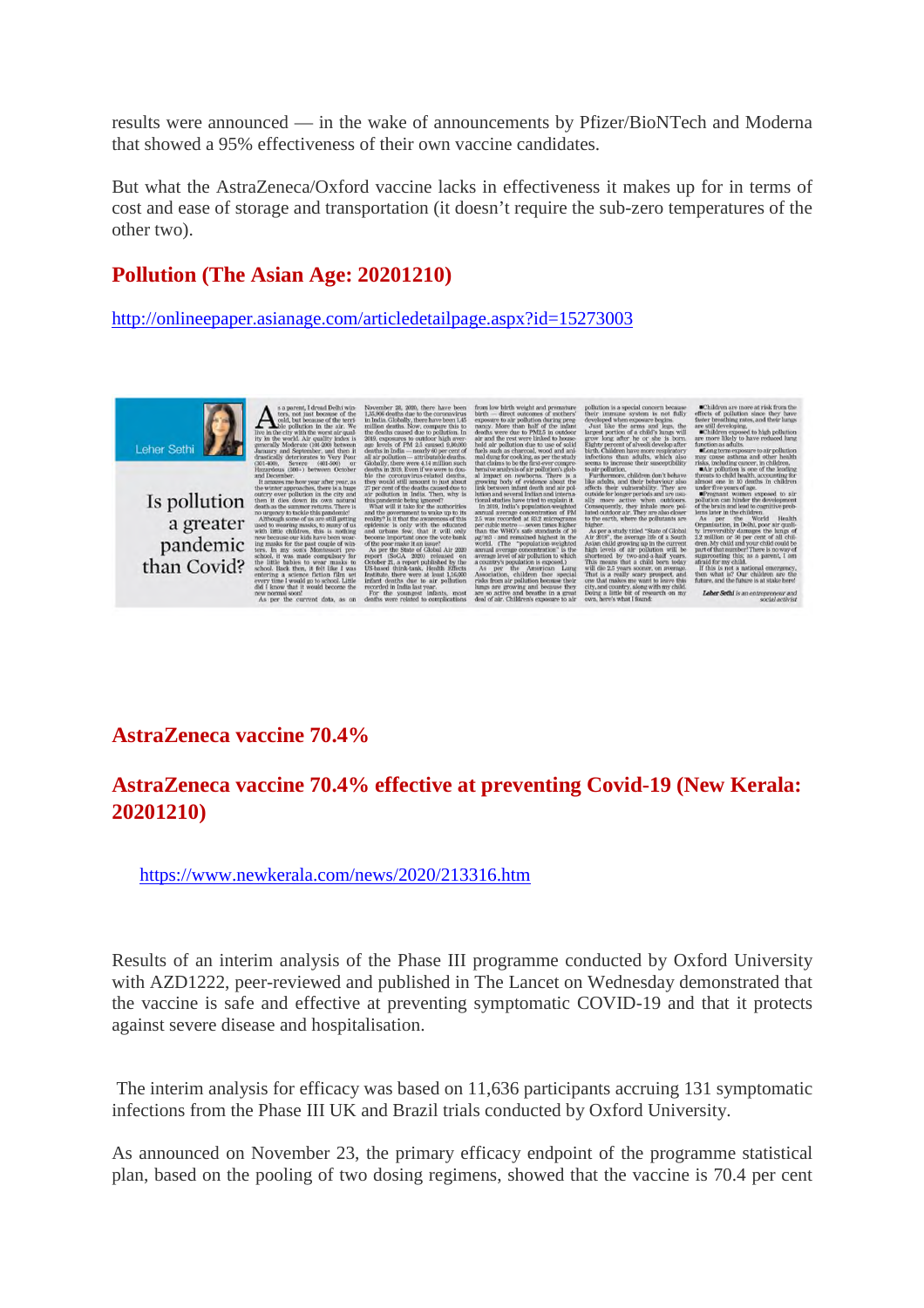effective at preventing symptomatic COVID-19 occurring more than 14 days after receiving two doses of the vaccine. A secondary efficacy endpoint of prevention of severe disease demonstrated no cases of severe infections or hospitalisations in the vaccine group.

A further analysis of the efficacy regimens showed that when the vaccine was given as two full doses, vaccine efficacy was 62.1 per cent and 90.0 per cent in participants who received a half dose followed by a full dose.

Vaccine efficacy was also assessed on the secondary endpoint of early prevention of severe disease after the first dose. There were no hospitalisations or severe cases of COVID-19 more than 21 days after the first dose of the vaccine. Ten participants in the control group were hospitalised due to COVID-19, among whom two were assessed as severe, including one fatal case.

More data will continue to accumulate as part of the upcoming primary analysis and further follow-up, refining the efficacy reading and characterising vaccine efficacy over a longer period of time.

The safety data published so far is from over 20,000 participants enrolled across four clinical trials in the UK, Brazil and, in addition, from South Africa (COV005). The Lancet publication confirmed that AZD1222 was well tolerated and that there were no serious safety events confirmed related to the vaccine.

The participants were from diverse racial and geographic groups who are healthy or have stable underlying medical conditions. This analysis provides safety data on 74,434 person-months of follow-up after first dose (median 3.4 months) and 29,097 person-months of follow-up after two doses (median 2.0). The overall reported rates of serious adverse events were 0.7 per cent in the vaccine group and 0.8 per cent in the control group.

Andrew Pollard, Director of the Oxford Vaccine Group and Chief Investigator of the Oxford Vaccine Trial, said "Today, we have published the interim analysis of the Phase III trial and show that this new vaccine has a good safety record and efficacy against the coronavirus. We are hugely grateful to our trial volunteers for working with us over the past eight months to bring us to this milestone."

Pascal Soriot, Chief Executive Officer, said "Today's peer-reviewed publication enables a full disclosure of the Oxford programme interim analysis. The results show that the vaccine is effective against COVID-19, with in particular no severe infections and no hospitalisations in the vaccine group, as well as safe and well tolerated. We have begun submitting data to regulatory authorities around the world for early approval and our global supply chains are up and running, ready to quickly begin delivering hundreds of millions of doses on a global scale at no profit."

Submission of the data to regulatory authorities around the world has already begun, as part of their ongoing rolling reviews of the vaccine data for temporary use or conditional approval during this health crisis. The Company is also seeking Emergency Use Listing from the World Health Organization for an accelerated pathway to vaccine availability in low-income countries.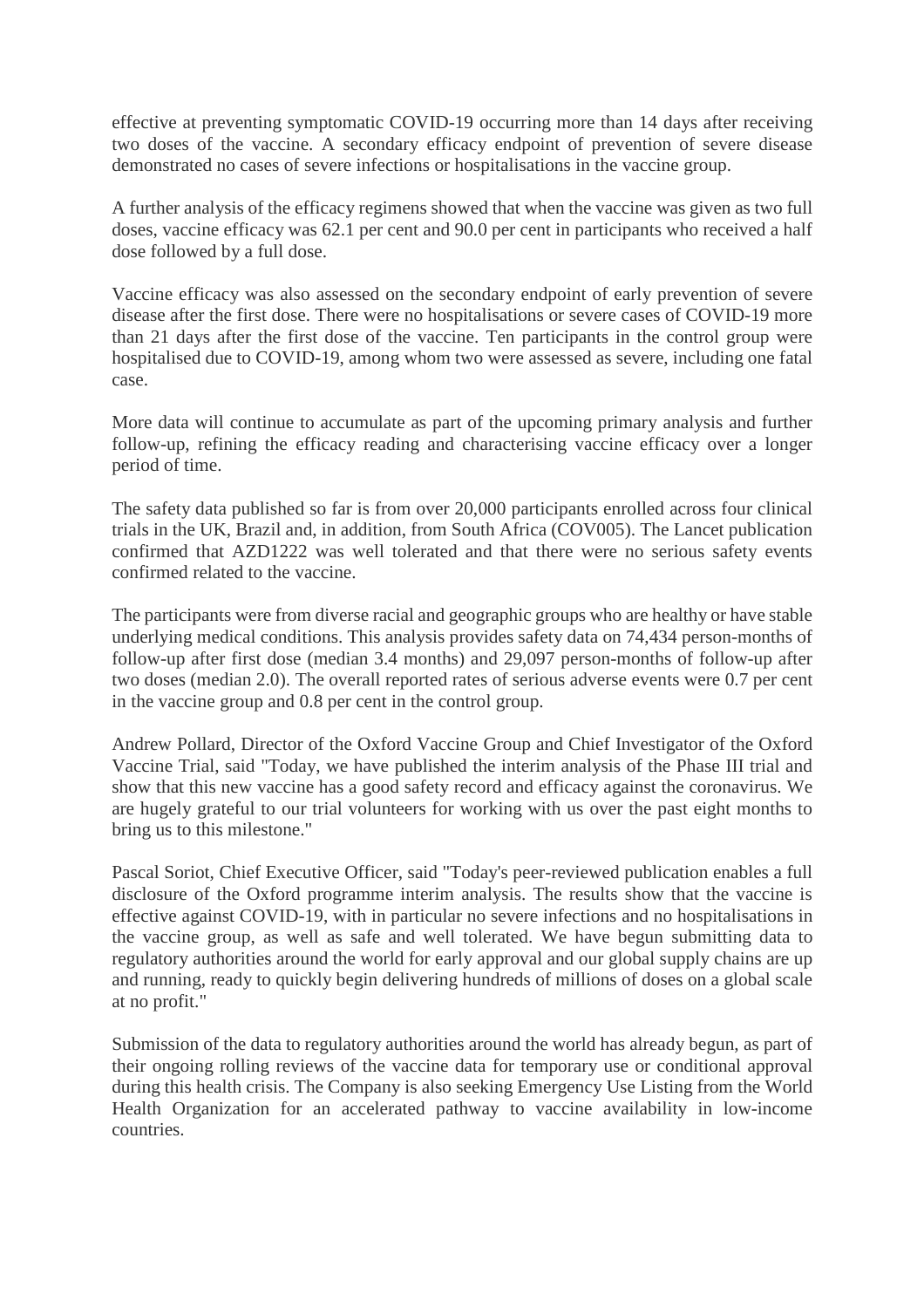The Company is also making rapid progress in manufacturing with a capacity of up to 3 billion doses of the vaccine in 2021 on a rolling basis, pending regulatory approval. The vaccine can be stored, transported and handled at normal refrigerated conditions (2-8 degrees Celsius/ 36- 46 degrees Fahrenheit) for at least six months and administered within existing healthcare settings.

AstraZeneca continues to engage with governments, multilateral organisations and collaborators around the world to ensure broad and equitable access to the vaccine at no profit for the duration of the pandemic.

#### **Immunotherapy drugs**

#### **Study reveals cancer patients receiving immunotherapy drugs have a higher risk of heart problems (New Kerala: 20201210)**

#### https://www.newkerala.com/news/2020/213123.htm

 $\setminus$ 

A study of over a thousand cancer patients treated with immunotherapy drugs has found these patients are at greater risk of heart problems, including death from a heart attack or stroke

The patients had either lung cancer or malignant melanoma (a type of skin cancer), for which immune checkpoint inhibitors such as a programmed cell death-1 (PD1) inhibitors or cytotoxic T-lymphocyte-associated protein-4 (CTLA-4) inhibitors are used. The study, which is published today (Wednesday) in the European Heart Journal [1], found that the risks of heart problems in patients were higher than shown by previous safety data for these drugs.

The study was led by Dr Maria D'Souza, a medical doctor and postdoctoral research fellow in the Department of Cardiology at Herlev og Gentofte Hospital, Hellerup, Denmark. She and her colleagues found that one year after starting treatment with immune checkpoint inhibitors, nearly 10% of 743 lung cancer patients on PD1 inhibitors (either pembrolizumab or nivolumab) experienced some sort of heart problem, ranging from heart failure, irregular heart beat (arrhythmia), inflammation of the heart (myocarditis or pericarditis) or heart-related death, such as a heart attack.

Among 13,568 patients with malignant melanoma, 145 were treated with PD1 inhibitors and 212 were treated with the CTLA-4 inhibitor ipilimumab. One year after starting treatment, 6.6% and 7.5% respectively experienced a heart problem.

The researchers found that patients treated with immune checkpoint inhibitors had a higher risk of heart problems compared to those who were not being treated in this way. Within six months of starting treatment, patients with lung cancer on PD1 inhibitors had double the risk of heart problems; malignant melanoma patients had a 4.3-fold increased risk if they were being treated with PD1 inhibitors and a nearly five-fold risk if they were receiving the CTLA-4 inhibitor.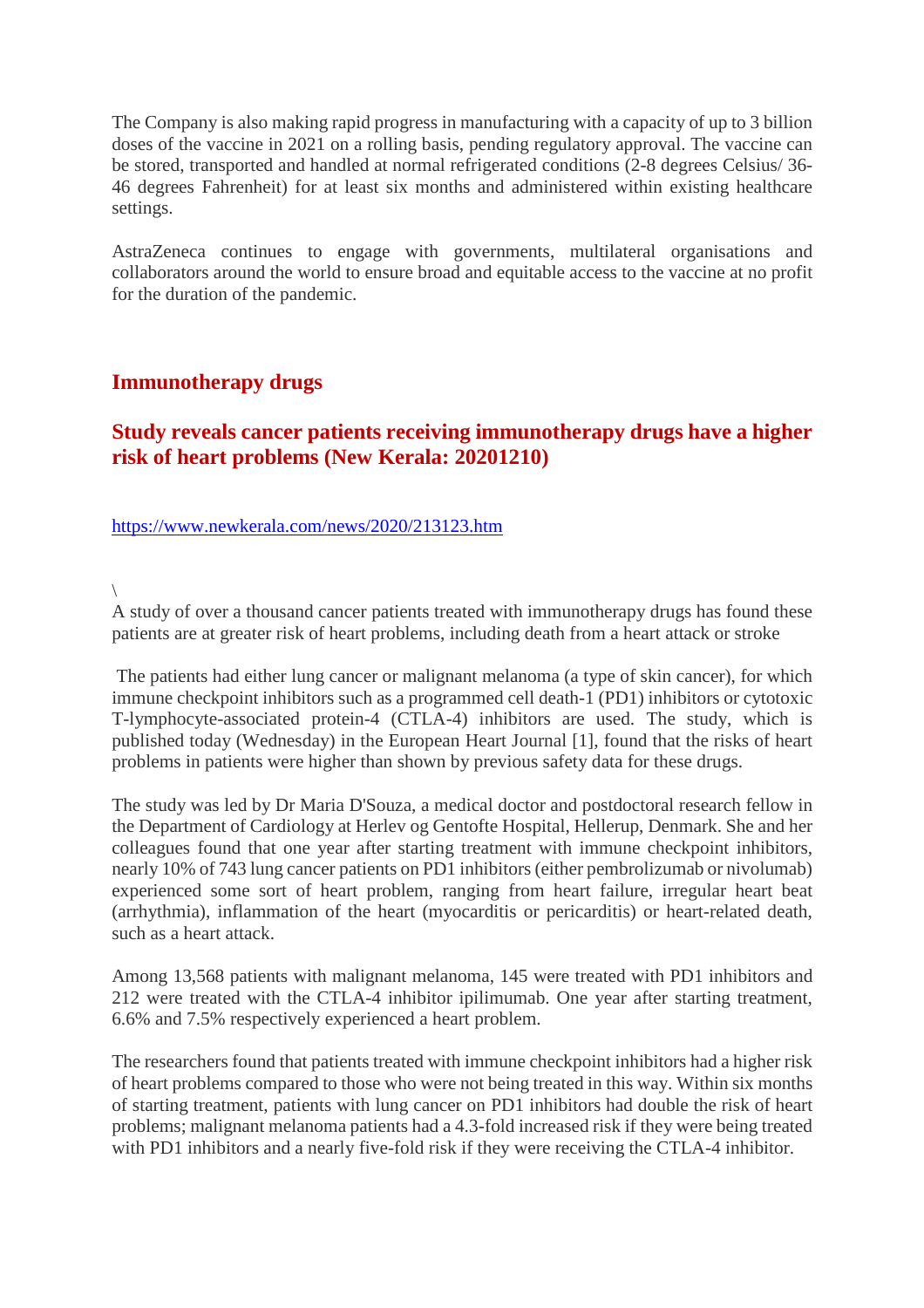After six months, the risk of heart problems increased slightly for lung cancer patients receiving PD1 inhibitors to a 2.3-fold risk. However, the risk was not statistically significant for melanoma patients on PD1, and decreased slightly to a 3.5-fold risk for those receiving the CTLA-4 inhibitor.

The study analysed nationwide information from Danish national registries on 25,573 consecutive patients diagnosed with lung cancer or malignant melanoma between 2011, when immune checkpoint inhibitor treatment was introduced, and 2017.

Dr D'Souza said "We believe this is the first study of this size, based on nationwide data on hospital admissions and drug administrations, to investigate the risk of heart problems in lung and melanoma patients treated with immune checkpoint inhibitors. We have been able to quantify the one-year absolute risks of heart problems in patients with lung cancer treated with PD1 inhibitors and in patients with malignant melanoma treated with either PD1 or CTLA-4 inhibitors. We found that these risks were higher than previously estimated by drug safety studies, which have suggested that around 0.03-1% of people treated with immune checkpoint inhibitors develop myocarditis or pericarditis within one year; our results show that 1.8% will.

"We also found that in comparison to patients who were not receiving immune checkpoint inhibitors, those who were being treated with them were at greater risk of heart problems. Previous studies have shown that most adverse side effects that affect the heart occur early after treatment has started, within the first few weeks or months. However, our results suggest that an increased risk of heart problems continues beyond the initial six months.

"We hope that this information may be useful for making doctors aware that extra attention needs to be given to patients treated with immune checkpoint inhibitors.

"Although these drugs will have been tested rigorously in randomised controlled clinical trials before being approved for clinical use, they may still have an impact on organs, causing both common and very rare side effects. Large scale epidemiological studies like ours may contribute to our knowledge on this with more accurate estimates of how often these side effects occur when the drugs are used for clinical treatment."

The researchers say they need to find out more about the side effects of immune checkpoint inhibitor treatment, and they have launched an observational clinical study of patients receiving these drugs in order to monitor heart function. They hope this may help them to understand and predict which patients will develop serious or, occasionally, life-threatening side effects.

As this was an observational study, based on data from registries, treatment with immune checkpoint inhibitors was not randomised. The researchers took account of factors that could affect their results, such as age, sex and time with cancer; however, they did not have information on whether or not the patients smoked, the cancer stage and other clinical factors that could affect the results. Another limitation was that the study was not able to analyse reliably the risk of blood vessel problems, such as stroke, because these can take longer to develop than the average follow-up time in the study (164-326 days). Nor was it possible to look at the association between heart problems and different intensities of treatment and different combinations of treatments.

In an accompanying editorial [2], Dr Tomas Neilan, director of the cardio-oncology program at Massachusetts General Hospital (Boston, USA), and colleagues write "Perhaps it is time for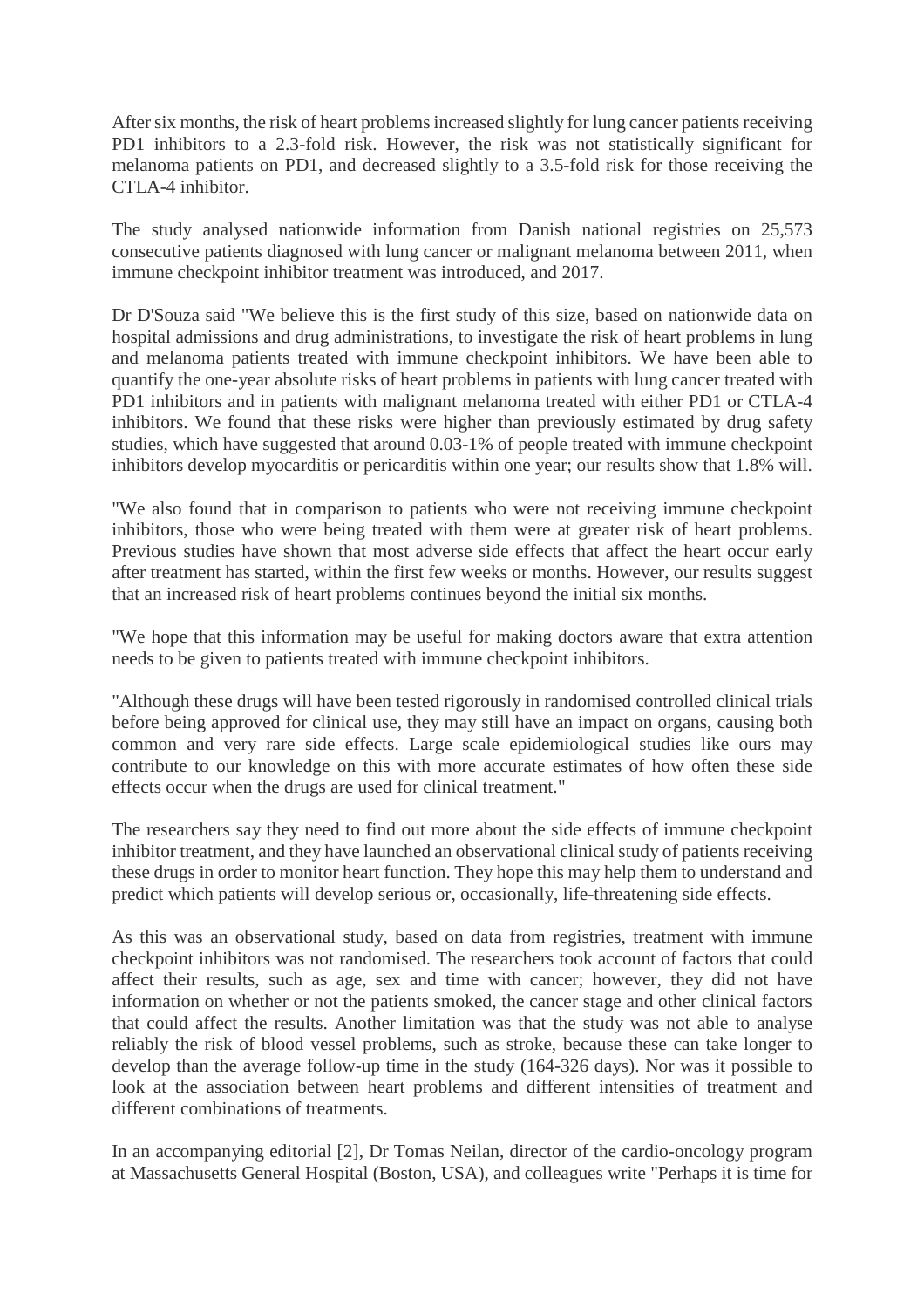a broader description of ICI [immune checkpoint inhibitors]-induced cardiovascular complications to include the term 'ICI-related cardiovascular disease' and this is supported by the important insights presented by D'Souza and colleagues. Immediate steps include increasing our awareness for a broader range of potential cardiac toxicities related to ICI treatment "

"Longer-term steps include broadening collaborations with our oncology and pharmaceutical partners, and expanded clinical research efforts in parallel and based on innovative basic experimental insights. These and other steps are needed to move this forward so we can improve cardiovascular outcomes among our cancer patients treated with an ICI."

#### **Weight Loss Surgery**

#### **Exercise may protect bone health after weight loss surgery: Stud (New Kerala: 20201210)**

https://www.newkerala.com/news/2020/213060.htm

Although weight loss surgery is a highly effective treatment for obesity, it can be detrimental to bone health, say researchers, adding that exercise may help address this shortcoming.

Exercise has been suggested as a therapeutic approach to attenuate bone loss induced by bariatric surgery (BS), but its effectiveness remains unclear.

The study, published in the Journal of Bone and Mineral Research, aimed to determine if an exercise-training programme could induce benefits on bone mass after bariatric surgery.

"These findings showed that a structured exercise programme may be a valid treatment option to minimize weight loss surgery-induced bone loss, which may be particularly important since many patients undergo surgery in early adulthood or even at pediatric ages," said lead author Florencio Diniz-Sousa from the University of Porto in Portugal.

The research team randomised 84 patients undergoing weight loss surgery to an exercise group or a control group for 11 months.

The exercise group performed high impact, balance, and resistance exercises three times per week.

Twelve months after surgery, participants in the exercise group had higher bone mineral density measurements at the lumbar spine and the forearm compared with those in the control group.

Also, participants who attended at least half of the exercise sessions had higher bone mineral density at the femoral neck than those in the control group.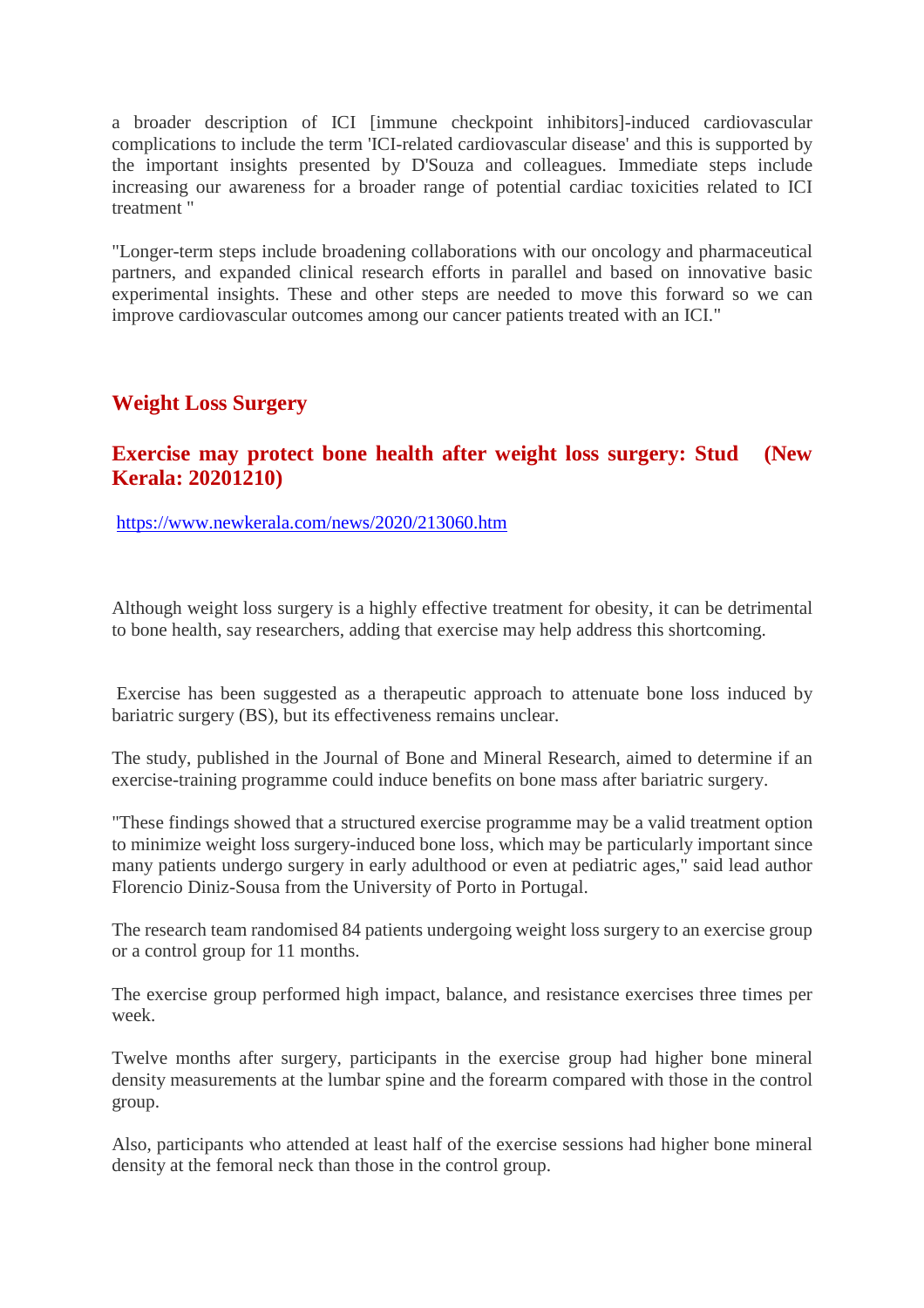The findings suggest that an exercise programme is an effective strategy to ameliorate bone health in post-bariatric surgery patients.

"As stated in recently released World Health Organization physical activity guidelines, regular exercise should be a priority for everyone, including patients who have undergone weight loss surgery," Diniz-Sousa added.

#### **New method to detect Covid-19**

#### **Researchers found new method to detect Covid-19 in less than five minute (New Kerala: 20201210)**

https://www.newkerala.com/news/2020/212649.htm

The researchers of University of Illinois Grainger College of Engineering claimed to have developed an ultrasensitive test using a paper-based electrochemical sensor which is capable of detecting the presence of the coronavirus in mere five minutes.

As the Covid-19 pandemic continues to spread across the world, the researchers from various laboratories have been coming up with the different strategies that can help to track the virus.

The new study shows the possibility of detecting the virus through a rapid method with the use of a graphene biosensor which is adaptable to other viruses.

A team led by professor Dipanjan Pan reported their findings in ACS Nano which shows that a bioengineering graduate student, Maha Alafeef from the University of Illinois Grainger has co-developed a rapid, ultrasensitive test using a paper-based electrochemical sensor that can detect the presence of the virus in less than five minutes.

"Currently, we are experiencing a once-in-a-century life-changing event. We are responding to this global need from a holistic approach by developing multidisciplinary tools for early detection and diagnosis and treatment for SARS-CoV-2," said Alafeef.

The two broad categories of Covid-19 tests in the market either use reverse transcriptase realtime polymerase chain reaction (RT-PCR) and nucleic acid hybridization strategies to identify viral RNA, or focuses on the detection of antibodies. However, there could be a delay of a few days to a few weeks after a person has been exposed to the virus for them to produce detectable antibodies.

In recent years, researchers have had some success with creating point-of-care biosensors using 2D nanomaterials such as graphene to detect diseases. The main advantages of graphene-based biosensors are their sensitivity, low cost of production and rapid detection turnaround.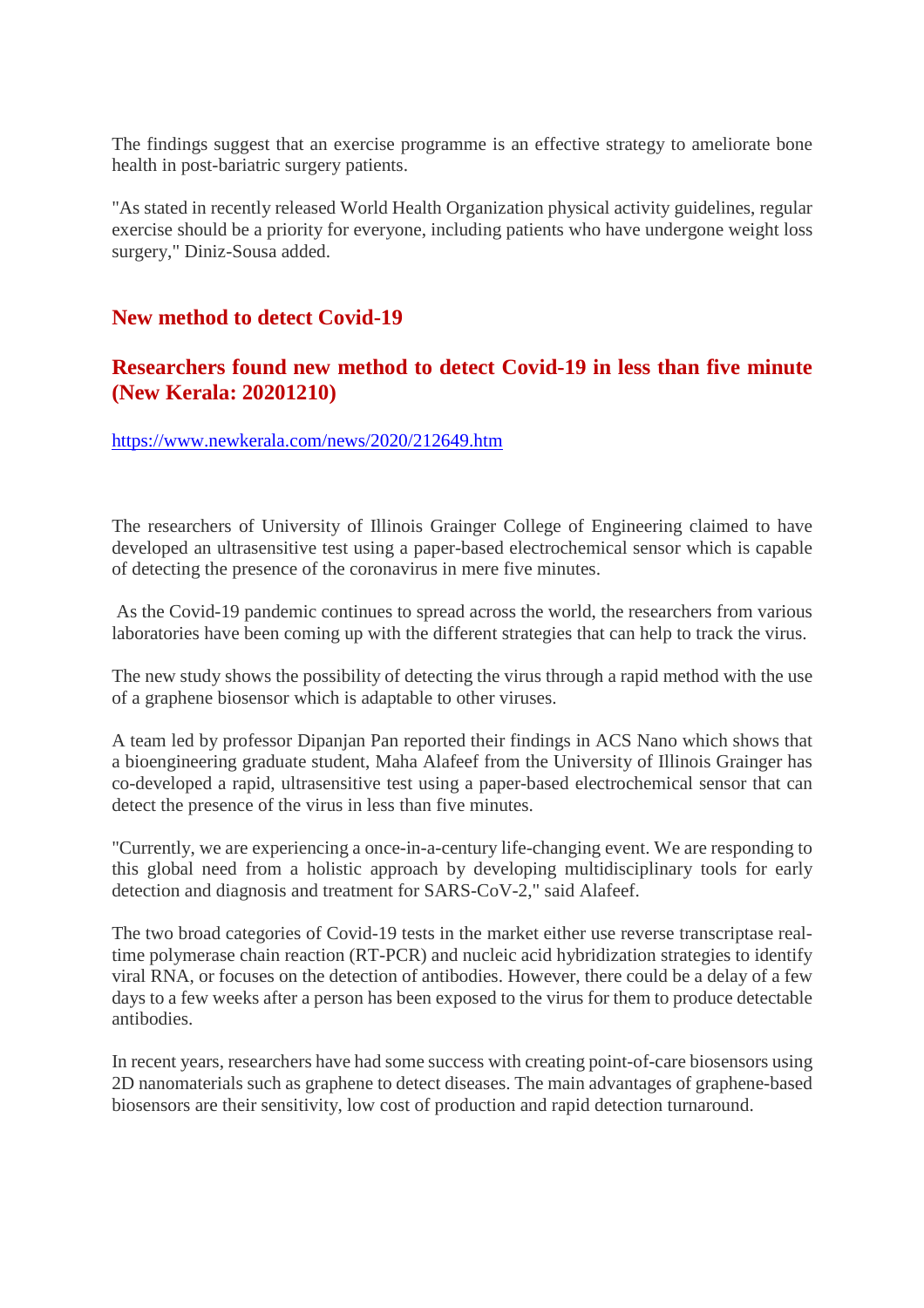"The discovery of graphene opened up a new era of sensor development due to its properties. Graphene exhibits unique mechanical and electrochemical properties that make it ideal for the development of sensitive electrochemical sensors" said Alafeef.

There are two components to this biosensor, according to the study which is a platform to measure an electrical read-out and probes to detect the presence of viral RNA. To create the platform, researchers first coated filter paper with a layer of graphene nanoplatelets to create a conductive film. Then, they placed a gold electrode with a predefined design on top of the graphene as a contact pad for electrical readout. Both gold and graphene have high sensitivity and conductivity which makes this platform ultrasensitive to detect changes in electrical signals.

Current RNA-based Covid-19 tests screen for the presence of the N-gene (nucleocapsid phosphoprotein) on the SARS-CoV-2 virus. In this research, the team designed antisense oligonucleotide (ASOs) probes to target two regions of the N-gene. Targeting two regions ensures the reliability of the senor in case one region undergoes gene mutation. Furthermore, gold nanoparticles (AuNP) are capped with these single-stranded nucleic acids (ssDNA), which represents an ultra-sensitive sensing probe for the SARS-CoV-2 RNA.

The researchers showed that the hybridization of the viral RNA with these probes causes a change in the sensor electrical response. The AuNP caps accelerate the electron transfer and when broadcasted over the sensing platform, results in an increase in the output signal and indicates the presence of the virus.

The team tested the performance of this sensor by using Covid-19 positive and negative samples. The sensor showed a significant increase in the voltage of positive samples compared to the negative ones and confirmed the presence of viral genetic material in less than five minutes. Furthermore, the sensor was able to differentiate viral RNA loads in these samples. "Viral load is an important quantitative indicator of the progress of infection and a challenge to measure using existing diagnostic methods", stated the researchers.

Not only this, but this platform has far-reaching applications due to its portability and low cost. The sensor, when integrated with microcontrollers and LED screens or with a smartphone via Bluetooth or wifi, could be used at the point-of-care in a doctor's office or even at home.

#### **Coronavirus (Hindustan: 20201210)**

https://epaper.livehindustan.com/imageview\_502088\_87219048\_4\_1\_10-12- 2020\_4\_i\_1\_sf.html